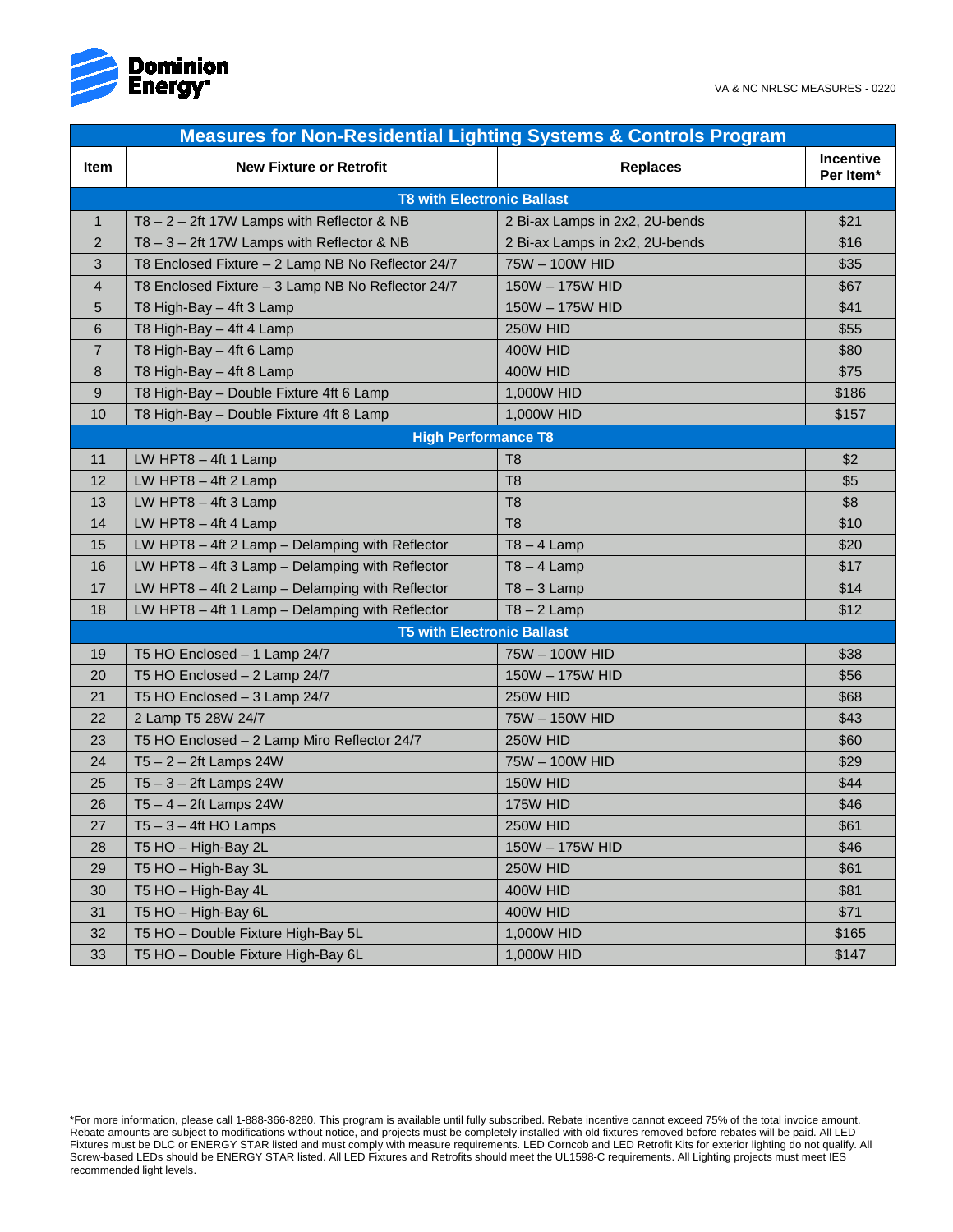

| Item       | <b>New Fixture or Retrofit</b>     | <b>Replaces</b>                        | <b>Incentive</b><br>Per Item* |  |  |  |
|------------|------------------------------------|----------------------------------------|-------------------------------|--|--|--|
| <b>LED</b> |                                    |                                        |                               |  |  |  |
| 34         | <b>LED Exit Signs</b>              | Standard Exit Sign                     | \$13                          |  |  |  |
| 35         | LED 2x4 Fixture 39W - 80W          | 2x4 T8 Fluorescent                     | \$50                          |  |  |  |
| 36         | LED 2x2 or 1x4 Fixture             | 2 2x2 Bi-ax Lamps, 2U-bends, 2L 4ft T8 | \$35                          |  |  |  |
| 37         | LED Lamps $\leq 6W$                | ≤ 40W Equiv. (EISA Standard)           | \$6                           |  |  |  |
| 38         | LED Lamps $> 6.5W$ and $\leq 10W$  | 41W - 75W Lamps (EISA Standard)        | \$10                          |  |  |  |
| 39         | LED Lamps $> 10.5W$ and $\leq 18W$ | 76W - 175W Lamps (EISA Standard)       | \$34                          |  |  |  |
| 40         | LED FILA Lamps $> 2W - 4.5W$       | 40W - 50W Lamps                        | \$14                          |  |  |  |
| 41         | LED FILA Lamps $> 4.5W - 6.5W$     | 40W - 50W Lamps                        | \$13                          |  |  |  |
| 42         | LED 4PIN 7PL/H/70L/4P/IF           | PL 4P CFL Plug-in-Play                 | \$3                           |  |  |  |
| 43         | LED 4PIN 9PL/H/90L/4P/IF           | PL 4P CFL Plug-in-Play                 | \$5                           |  |  |  |
| 44         | <b>LED Can Replacement</b>         | 70W - 175W HID                         | \$58                          |  |  |  |
| 45         | <b>LED Exterior New Fixture</b>    | 1,000W HID Exterior                    | \$243                         |  |  |  |
| 46         | <b>LED Interior New Fixture</b>    | 1,000W HID Interior                    | \$263                         |  |  |  |
| 47         | <b>LED Interior New Fixture</b>    | 750W HID Interior                      | \$201                         |  |  |  |
| 48         | <b>LED Exterior New Fixture</b>    | 750W HID Exterior                      | \$202                         |  |  |  |
| 49         | <b>LED Exterior New Fixture</b>    | 150W HID Exterior                      | \$53                          |  |  |  |
| 50         | <b>LED Exterior New Fixture</b>    | 100W HID Exterior                      | \$45                          |  |  |  |
| 51         | <b>LED Exterior</b>                | 175W HID                               | \$58                          |  |  |  |
| 52         | <b>LED Exterior</b>                | 250W HID                               | \$107                         |  |  |  |
| 53         | <b>LED Exterior</b>                | 400W HID                               | \$147                         |  |  |  |
| 54         | <b>LED 24/7</b>                    | <b>100W HID</b>                        | \$147                         |  |  |  |
| 55         | <b>LED 24/7</b>                    | 150W - 175W HID                        | \$105                         |  |  |  |
| 56         | <b>LED 24/7</b>                    | 250W HID                               | \$158                         |  |  |  |
| 57         | <b>LED 24/7</b>                    | 400W HID                               | \$158                         |  |  |  |
| 58         | LED 24/7 Parking Garage Fixtures   | T8 Enclosed Fixture - 2 Lamp           | \$30                          |  |  |  |
| 59         | LED 24/7 Parking Garage Fixtures   | T8 Enclosed Fixture - 3 Lamp           | \$27                          |  |  |  |
| 60         | <b>LED Parking Garage</b>          | 100W - 150W HID                        | \$104                         |  |  |  |
| 61         | <b>LED Parking Garage</b>          | 175W HID                               | \$115                         |  |  |  |
| 62         | <b>LED Parking Garage</b>          | 250W HID                               | \$149                         |  |  |  |
| 63         | LED Low-Bay – High-Bay             | 175W HID                               | \$77                          |  |  |  |
| 64         | LED Low-Bay - High-Bay             | 250W HID                               | \$110                         |  |  |  |
| 65         | <b>LED High-Bay</b>                | 400W HID                               | \$167                         |  |  |  |
| 66         | <b>LED High-Bay</b>                | 1,000W HID                             | \$288                         |  |  |  |
| 67         | <b>LED High-Bay</b>                | T8 High-Bay 4ft 4 Lamp                 | \$32                          |  |  |  |
| 68         | <b>LED High-Bay</b>                | T8 High-Bay 4ft 6 Lamp                 | \$39                          |  |  |  |
| 69         | <b>LED High-Bay</b>                | T8 High-Bay 4ft 8 Lamp                 | \$51                          |  |  |  |
| 70         | <b>LED High-Bay</b>                | T8 High-Bay 4ft 6 Lamp Tandem          | \$45                          |  |  |  |
| 71         | <b>LED High-Bay</b>                | T8 High-Bay 4ft 8 Lamp Tandem          | \$69                          |  |  |  |
| 72         | <b>LED 24/7</b>                    | T5 HO Enclosed - 1 Lamp                | \$26                          |  |  |  |
| 73         | <b>LED 24/7</b>                    | T5 HO Enclosed - 2 Lamp                | \$42                          |  |  |  |
| 74         | <b>LED 24/7</b>                    | T5 HO Enclosed - 3 Lamp                | \$60                          |  |  |  |
| 75         | <b>LED High-Bay</b>                | T5 HO - High-Bay 3L                    | \$37                          |  |  |  |

<sup>\*</sup>For more information, please call 1-888-366-8280. This program is available until fully subscribed. Rebate incentive cannot exceed 75% of the total invoice amount. Rebate amounts are subject to modifications without notice, and projects must be completely installed with old fixtures removed before rebates will be paid. All LED Fixtures must be DLC or ENERGY STAR listed and must comply with measure requirements. LED Corncob and LED Retrofit Kits for exterior lighting do not qualify. All Screw-based LEDs should be ENERGY STAR listed. All LED Fixtures and Retrofits should meet the UL1598-C requirements. All Lighting projects must meet IES recommended light levels.